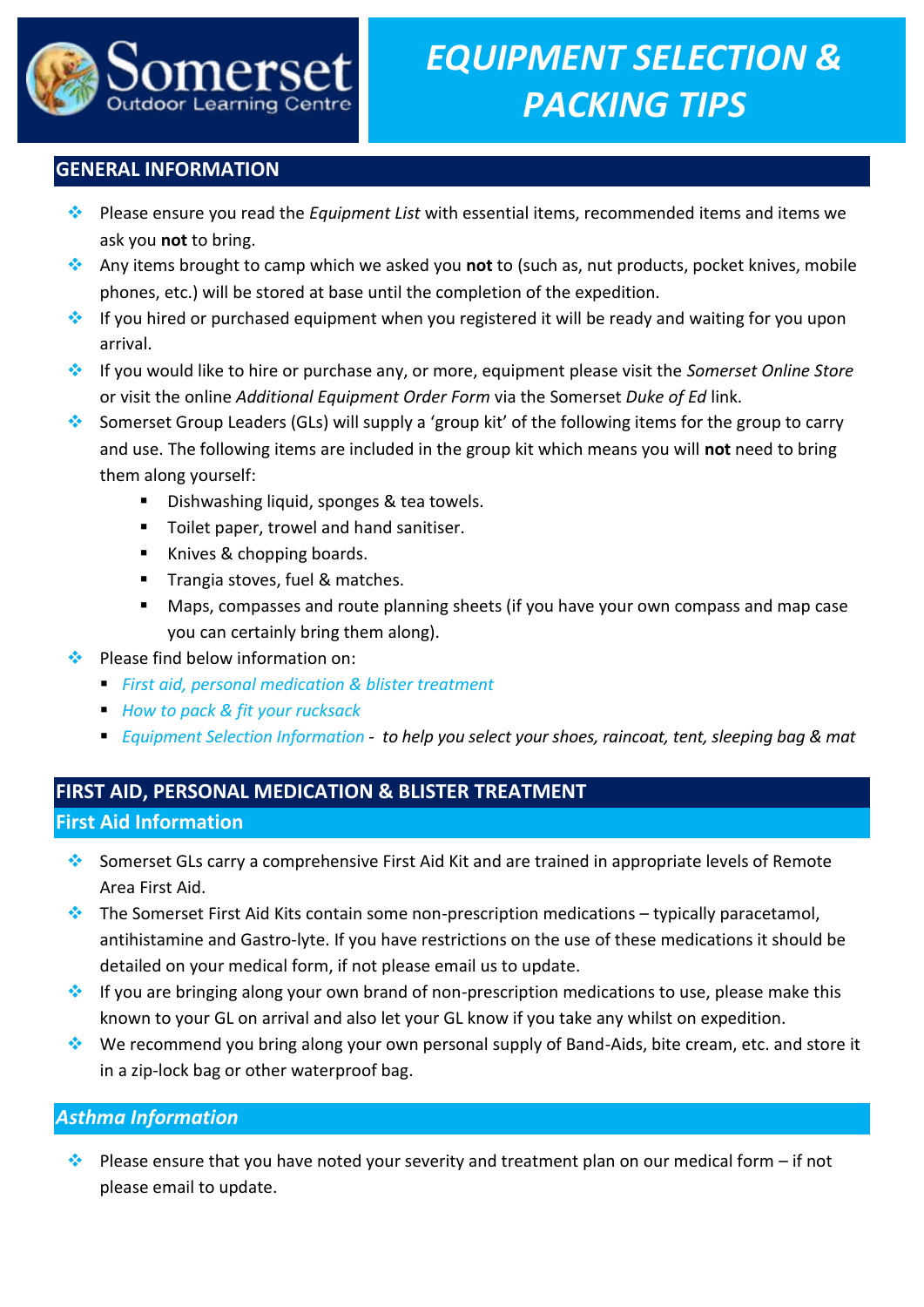- $\cdot$  Please bring your own medications (enough for the duration, plus any spares as appropriate) and a copy of instructions and your treatment plan.
- When you have met your Group Leader please make it known to them where in your rucksack your medications are located in case of emergency.
- ❖ Our GLs carry spacers.

# *Allergy Information*

- Please ensure that you have noted your severity and treatment plan on our medical form if not please email to update.
- $\cdot$  Please bring your own medications (enough for the duration, plus any spares as appropriate) and a copy of instructions and your treatment plan.
- When you have met your Group Leader please make it known to them where in your rucksack your medications are located in case of emergency.
- **Important**  if you are anaphylactic you are required to bring **2 epipens** (the second pen is to be carried by your Group Leader). *If you do not have 2 epipens you will be unable to commence the expedition.*

## *Other Medical Information*

- $\bullet$  Please ensure that you have noted any other medical issues if not please email to update.
- A Somerset staff member may contact you prior to the expedition to obtain further information.

# *Blister Prevention & Treatment*

- *SHOES*
	- **Ensure your shoes fit well**
	- Do not wear brand new shoes shoes must be worn in for at least a week before using for an expedition
	- Wear shoes with good grip
- *SOCKS*
	- Wear cotton, wool or specially designed socks that are moisture wicking and padded.
	- **Ensure they fit well and don't bunch**
	- Wear thicker than your average socks sports socks are good.
- *AT CAMPSITE*
	- **If there is time to 'air' your feet at the campsite it is a good idea!**
	- Massage your feet and any sort spots
	- Watch any sore spots and even pad these with a non-stick dressing to avoid a full-blown blister.
- *TREATMENT*
	- Band-Aids specifically designed for blisters are great
	- Straight Band-Aids are okay but not ideal as your shoes still rub against the sore skin
	- *To make your own blister dressing:* Cut a small 'donut' from a non-stick dressing, or your foam mat and make sure the 'donut' will fit your blister in the centre hole. Tape or Band-Aid over this 'donut' to hold it in place.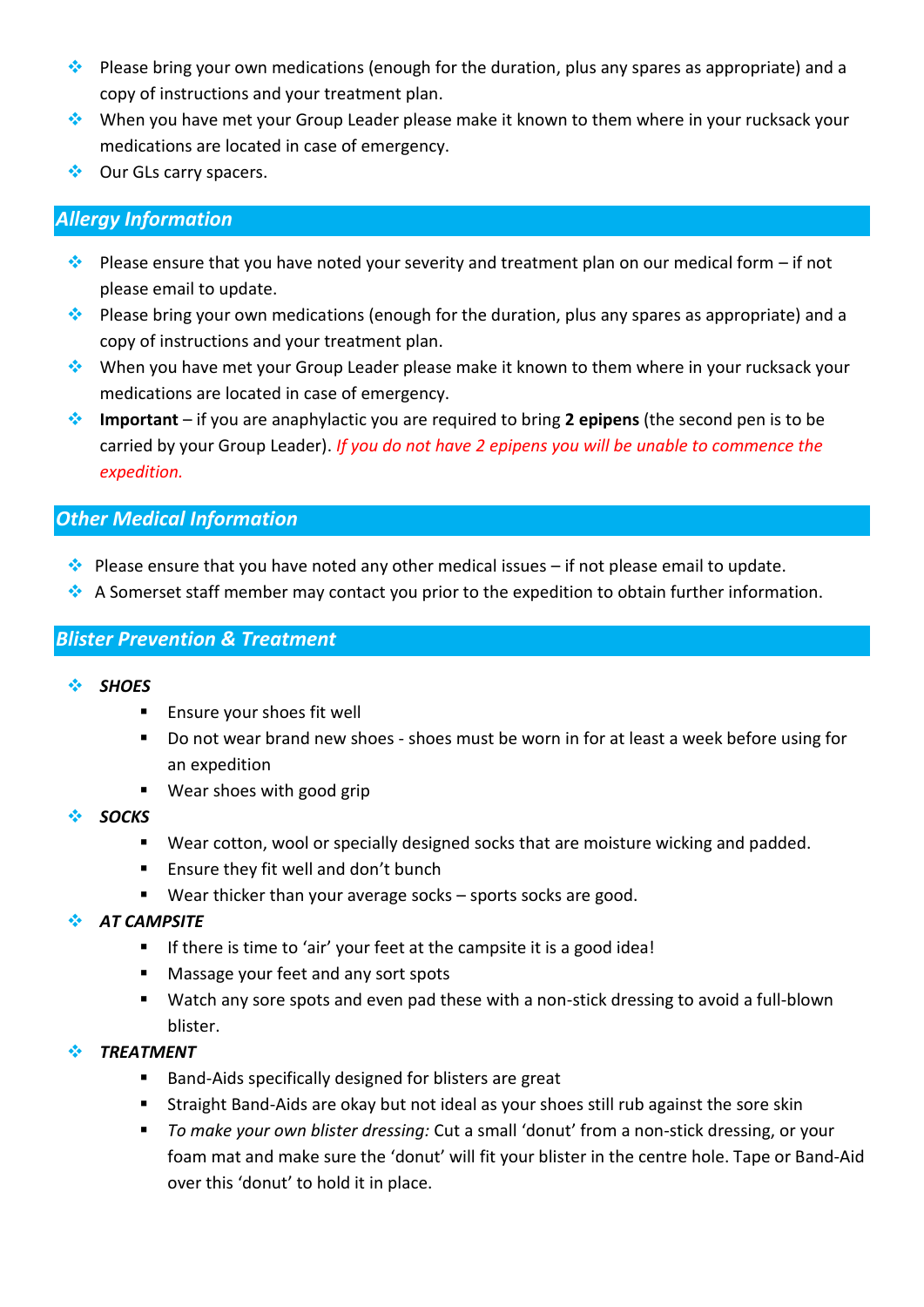# **HOW TO PACK & FIT YOUR RUCKSACK**

### *A few simple points to keep in mind*

- $\cdot$  Limit to what you need you can add any 'luxury' items later if space and weight permits
- $\triangleq$  Layout everything before you start packing
- Keep things in groups; put your jacket with your pants, your food with your utensils, etc. so everything is at hand together when you need to perform a certain task.
- Separately waterproof your sleeping bag in a waterproof stuff sack or just in a garbage bag (any colour bag but black).
- Separately waterproof your clothes in waterproof stuff sacks, zip locks or just in plastic bags (any colour bag but black).
- Refer to pack weights

# *Starting to pack*



- $\cdot$  Loosen all straps on your pack to open up the inside space as much as possible  $\bullet$  Place your sleeping bag at the bottom of your pack, squeeze any other lightweight items such as clothing into the gaps.
- **Place the heavier items like your tent, food and water into the middle of your** pack. This helps to reduce the downward and backward pull on your back and will make it more comfortable to carry.
- $\bullet$  Place medium weight items like clothing, foam mat or Thermarest (selfinflating mat) around the heavier items.
- Place any items that you may need quick access to such as snacks, maps, rainjacket or first aid items on top or in any side or top pockets.
- $\cdot$  Do not hang any items on the outside of your pack not only will the swinging motion interfere with your walking rhythm and make it harder and more uncomfortable to carry, you risk damaging or losing items and you will litter the bush if bits of plastic or foam that break off.

## *Adjusting the pack to fit you*

- **1.** Put the rucksack on your back.
- **2.** Take time to adjust and re-adjust the straps to fit you as well as possible and to ensure your pack is as comfortable as it can be.
- **3.** Walk around your garden or house for a bit and see what straps may need adjusting.

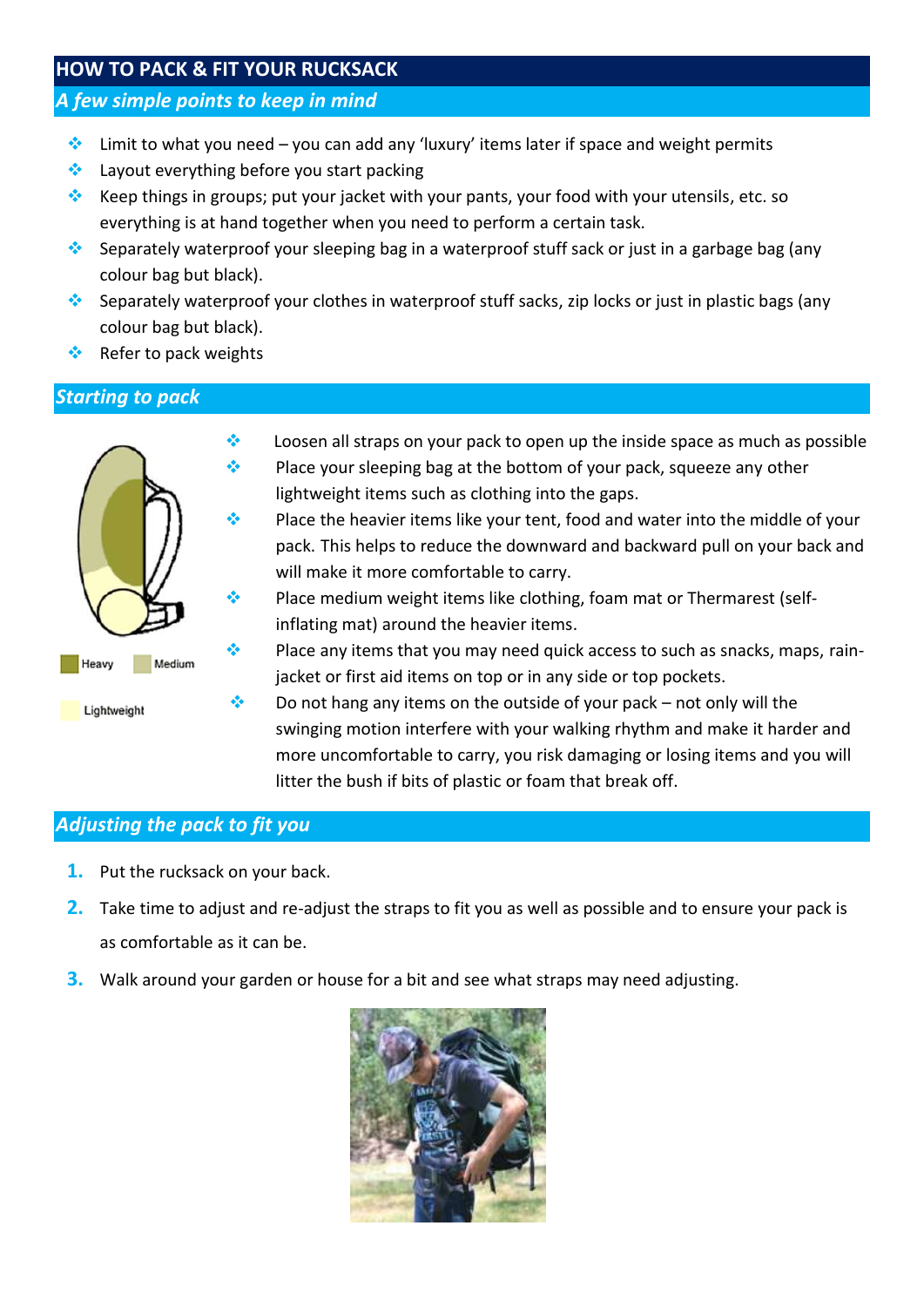### *When you arrive at Somerset*



- ◆ Your Group Leader will check off that you have all necessary equipment and may even help repack your rucksack a bit if needed.
- ◆ For those participants on an school expedition programme or attending a Duke of Edinburgh Bronze Preliminary Training and Practice Journey your Group Leader will conduct a thorough packing session and repack into the rucksacks.
- Any gear that you have purchased or hired from Somerset will be allocated and packed at this point
- Your pack will be weighed to make sure it is not too heavy included full water bottles.
- ◆ Your Group Leader will help readjust your straps and waistband if needed too.
- Please don't hesitate to let your Group Leader know if you are unsure or uncomfortable.
- **If you would like to hire a rucksack form Somerset, please visit the** *Somerset Online Store* **OR the**  *Online Additional Equipment Order Form* **via the Duke of Ed link.**

# **EQUIPMENT SELECTION**

#### *Shoes*

- ◆ On your DoE expedition you will be walking over ground that us uneven and often rocky & leafy, therefore **comfort**, **support** & **grip** are essential features of the shoes you need to bring.
- Please also remember to bring thick, comfortable socks as this helps in the prevention of rubbing and blisters.
- $\div$  For hiking:
	- Hiking shoes or boots are best as they provide ankle and arch support, and have good grip.
	- Runners/sneakers are fine as long as they are for running or cross-training not basketball or other flatsole shoes.
	- Street shoes like Volleys, Rabens, Tigers and Vans, etc. are not suitable as they have little to no grip and are often flat-soled.
	- Shoes are likely to be exposed to harsh or dirty wear please bring older shoes or ones that you don't mind spoiling.
- For paddling:
	- 'Aqua' shoes are best as they are flexible, enclosed, lightweight and dry relatively easily.
	- Raben or similar street shoes are fine.
	- Thongs are not suitable as they are not enclosed.
	- Shoes are likely to be exposed to harsh or dirty wear please bring older shoes or ones that you don't mind spoiling.